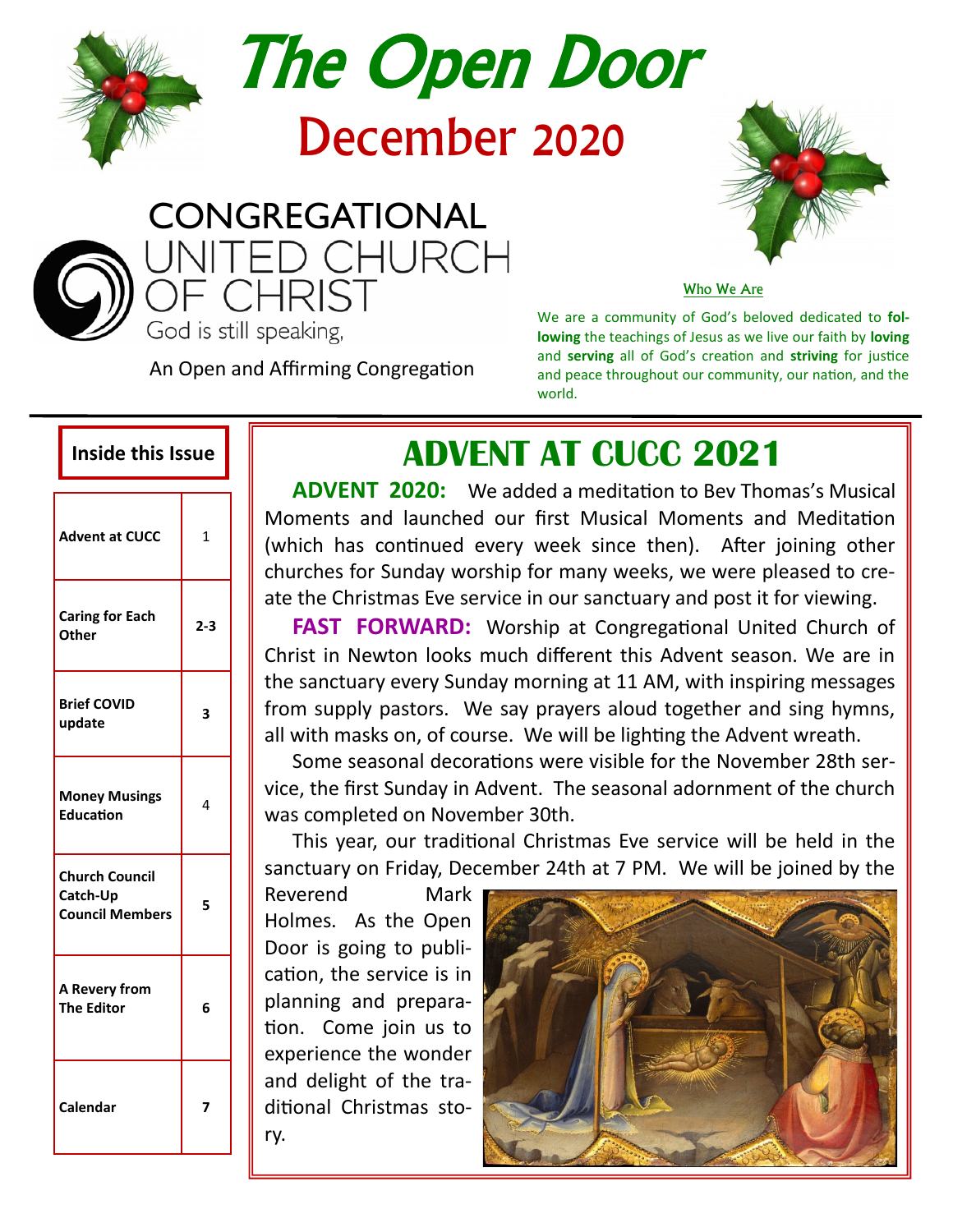# CARING FOR EACH OTHER

So now I am giving you a new commandment: Love each other. Just as I have loved you, you should love each other.

John 13:34

It is as we love and care for one another that we create a healthy, vibrant community. We can communicate with church members and friends who aren't as mobile as they once were. We can celebrate birthdays and anniversaries with one another because these are joyous occasions. We can pray for members, the families of members, and all of our friends, sometimes because they want and need our prayers and sometimes because we are overwhelmingly happy to have them in our lives and so grateful for them.

#### **BIRTHDAYS ANNIVERSARIES**

| 12/4 | Suzanne Van Zandt            | 12/24 Melissa & Gary Pearson         |  |
|------|------------------------------|--------------------------------------|--|
|      | Dickie Teed                  |                                      |  |
| 12/6 | Daniel McPherren             |                                      |  |
|      | 12/10 Megan Pryke            |                                      |  |
|      | 12/11 Katie Schober-Ordenez  |                                      |  |
|      | 12/15 Pat Van Klompenburg    |                                      |  |
|      | 12/16 Caleb McGinley         | <b>LESS ABLE TO BE OUT AND ABOUT</b> |  |
|      | 12/20 Keiarra Hicks          | <b>Marilyn Currant</b>               |  |
|      | 12/21 Niall Grandstaff-Fresh | Bev Edge                             |  |
|      | 12/22 Cainan McGinley        | Martha Ellsworth                     |  |
|      | 12/24 Julie McPherren        | Betty Jean Hotchkin                  |  |
|      | 12/27 Alayzha Hicks          | Norma (Jeannie) Johnson              |  |
|      | 12/30 Liam Grandstaff-Fresh  |                                      |  |

Phone numbers, addresses, and, in many cases, email addresses for all of the folks listed above are in the 2021 Church Directory. If you do not find them under **Local Members & Friends**, check **Out of Town Members & Friends**, on p. 16.

Continued on p. 3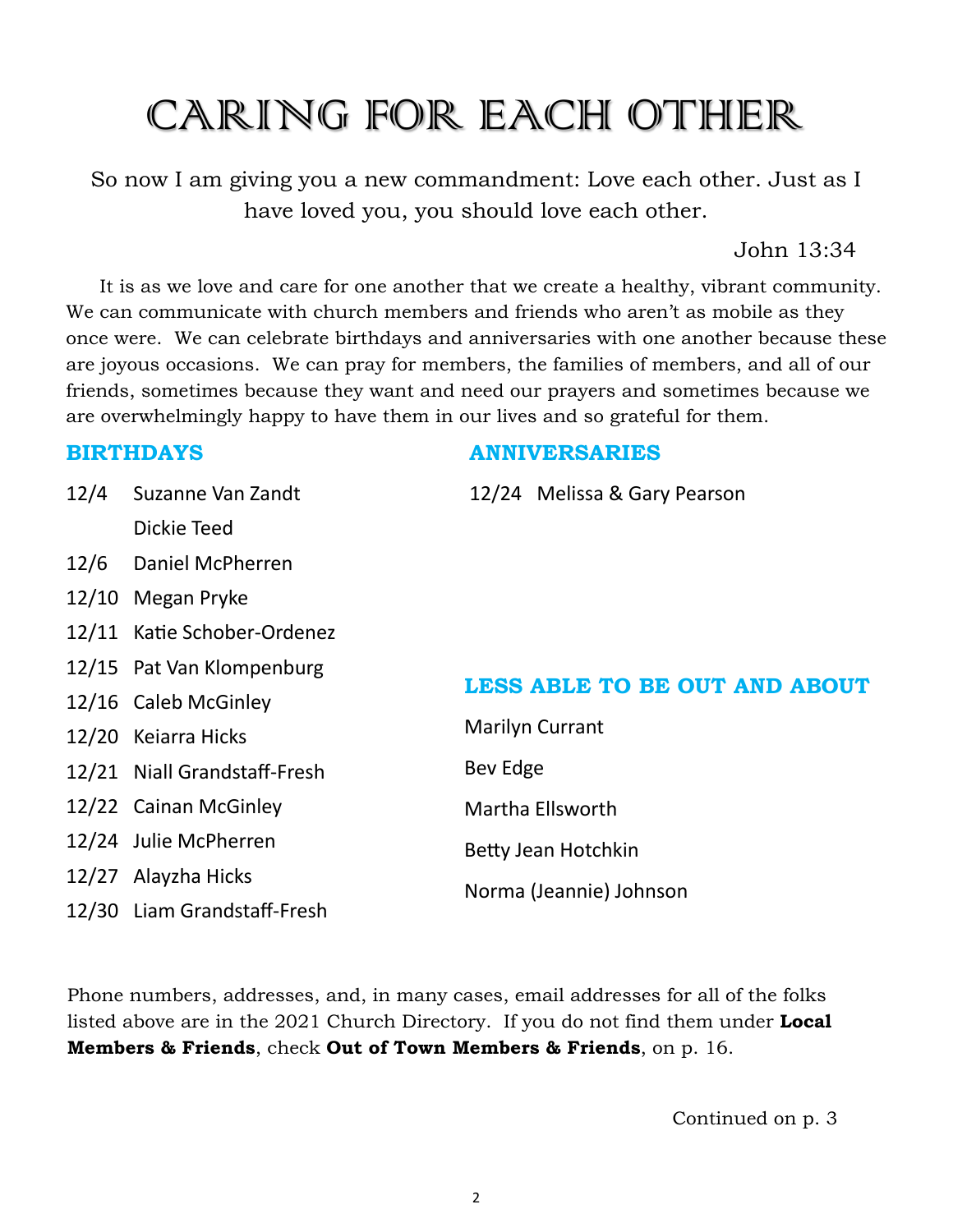#### Prayers, Concerns, and Joys

#### Having another share our sorrow lightens the load. Having another share our happiness multiplies the joy.

Please hold in prayer:

| Don Deppe                                          | Martha Ellsworth | <b>Stormy Storms</b>   |  |  |
|----------------------------------------------------|------------------|------------------------|--|--|
| Kelly Jo Zach                                      | Brent Parker     | Heidi Grandstaff-Fresh |  |  |
| Deb Swihart (Melissa Pearson's mother)             |                  |                        |  |  |
| Alex Stonehocker (Jenni Pryke's grandson)          |                  |                        |  |  |
| Kaleia & K Guthrie (April Faidley's grandchildren) |                  |                        |  |  |

If you know someone in need of support – a visit, a call, a note, or prayer – please contact the church office.

In the event of a pastoral emergency, please contact Rev. David Raymond, Pastor Emeritus, either directly at (641) 521-1506 or davidray@mediacombb.net. or through the church office at 792-3773 (staffed Tuesdays, Wednesdays, and Thursdays, 10:00am -3:00pm). Rev. Raymond is offering emergency pastoral care until we have secured a supply pastor or pastoral care assistance.

\*\*\*Please remember that when expressing our Joys & Concerns **during the worship service** the information we are sharing is being recorded to the internet. It is therefore, IMPERATIVE when we share a name, that we remain sensitive to that individual's wishes regarding their comfort with public information versus anonymity. If you have any questions, please contact a member of the Church Council.

#### **A Brief COVID update**

Internationally: The Omicron Variant, first identified in South Africa and Botswana, has also been found in Britain, the Netherlands, Belgium, Italy, Israel, Germany, Denmark, the Czech Republic, and Australia. We do not yet know whether Omicron is more contagious, whether it causes more severe disease, or what its effects on vaccine efficacy may be. South African genomic scientists who are working with the variant are highly respected and trusted.

In the United States: On June 20th the recorded 7-day average of new cases was 11,133. On November 26th the recorded 7-day average of new cases was 74,946. Five states, Montana, Colorado, Minnesota, Michigan, and Pennsylvania, have had dramatic increases in cases, and there is currently no explanation for why this is happening.

In Iowa: On June 24th the recorded 7-day average of new cases was 66. On November 26th it was 1,508. In Jasper County: On June 25th the 7-day average of new cases was 0. On November 26th it was 17.

The most effective steps individuals can take to reduce the spread of the COVID-19 virus is to keep a physical distance of at least 6 feet from others; wear a well-fitting mask; open windows to improve ventilation; avoid poorly ventilated or crowded spaces; keep hands clean; cough or sneeze into a bent elbow or tissue; and get vaccinated when it's your turn.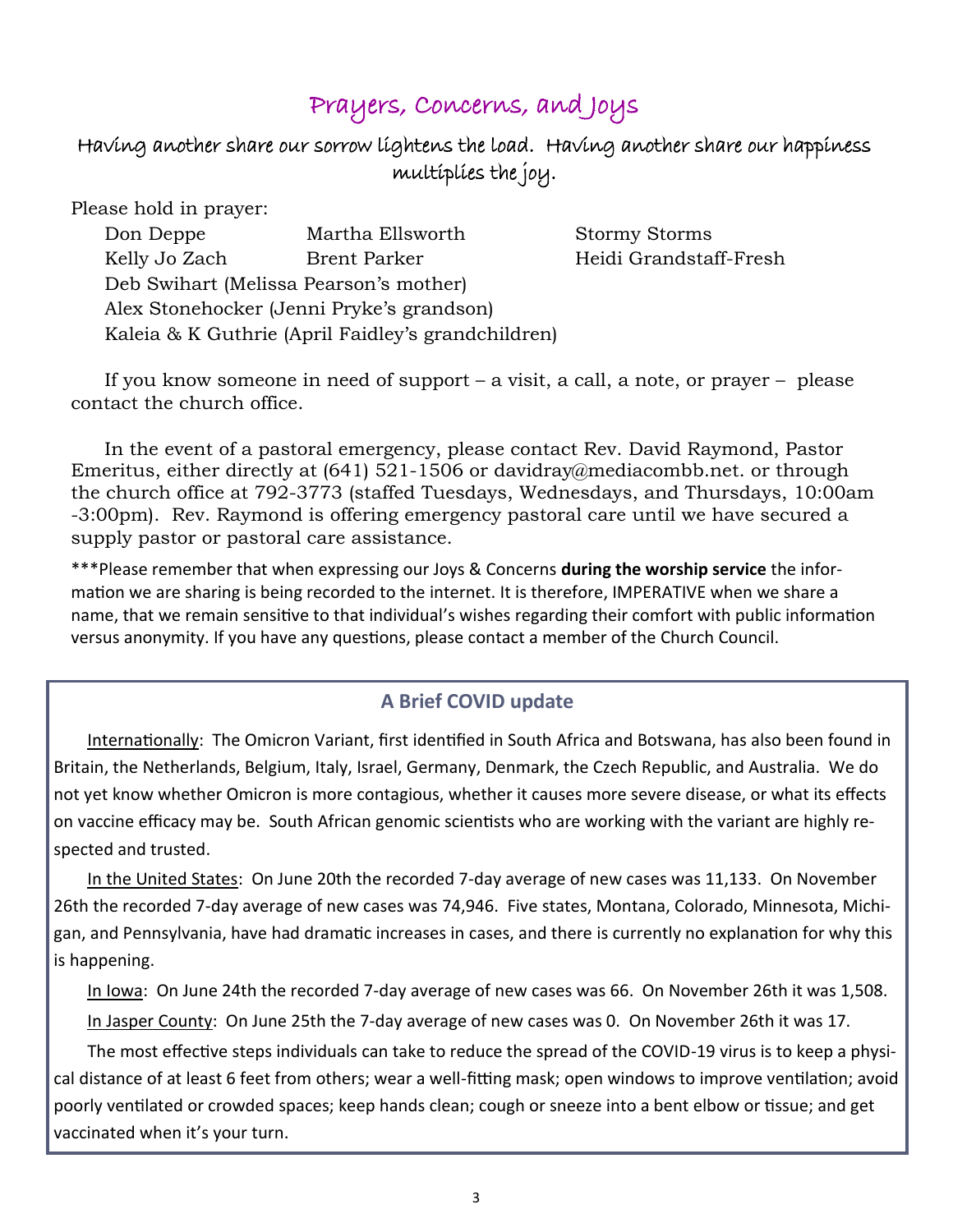

## **Money Musings**

By Larry Leitner, Treasurer

As you know, the Congregation approved a provisional budget at the Annual Meeting in October, as we awaited the results of the stewardship campaign, informing us about pledges for next year. This provisional budget allows us to pay bills early in 2022, as we gain greater clarity in regard to our financial situation for the year.

One MAJOR assumption of that budget was that, for 2022, we would match the pledge income committed to us for the 2021 year. Our 2021 budget was based upon the expectation that the church will receive \$82,615 that was committed in pledges. So, a very important question for the financial future of the church would be: How much pledge income will people commit for 2022? As I write this Money Musings, I am pleased to report that we currently have \$84,130 pledged for 2022, \$1,515 OVER 2021. This is indeed great news for our finances, and somewhat of a surprise, since attendance at worship services is much lower than it used to be.

Please keep in mind that this good news does not erase our deficit for next year. The provisional budget has a 2022 deficit of \$12,369. The provisional budget also assumes that we collect \$9,100 in nonpledge and loose change offerings in 2022. That is a higher rate of collection than we have seen since we reopened. So, the budget situation, while better, contains some uncertainties, as it always does.

Finally, assuming no disaster like a new furnace/roof, etc. hits us in the next month, I can report that we should end the 2021 fiscal year without drawing anything from our reserves. This marks the second year in a row that we have not needed to draw down the reserves. While this sounds like it is good news for church finances, we need to keep in mind the reason for it. The major reason we do not need to draw on our endowment is we do not have a settled half-time pastor. The pastor's salary comes cheap when you don't actually have a pastor. We are all hoping for this to change. With no candidates responding to our posted profile, we are continuing our conversations with the Lutherans, working towards a joint profile in order to secure a shared fulltime pastor.

The Book Study group is currently reading *Re-Imagine the World: An Introduction to the Parables of Jesus*., by Bernard Brandon Scott. We are finding this study intriguing, challenging, and an excellent generator of provocative dis-

#### **EDUCATION**

cussions. The author begins: "For many . . . the parables are simple stories, illustrations for the common people. Such interpreters almost always end up with trite meanings for the parables . . . I have never found Jesus' parables simple. . . I am trying to understand what Jesus intended by the parables."

The study will conclude on December 16th. Schedule:

| December 2  | Chapters 10-11, Unforgiving Slave and Dinner Party, pp. 97-118 |
|-------------|----------------------------------------------------------------|
| December 9  | Chapter 12, Re-Imagining the World, pp. 119-140                |
| December 16 | Epilogue, Living in a Re-Imagined World, pp. 141-150           |

Anyone is welcome to participate in this study via ZOOM. We will need to know in advance if you plan to do so. Please contact the church office, April Faidley, or Jane Ann Cotton, so that we can be prepared with the necessary equipment for a ZOOM attendance.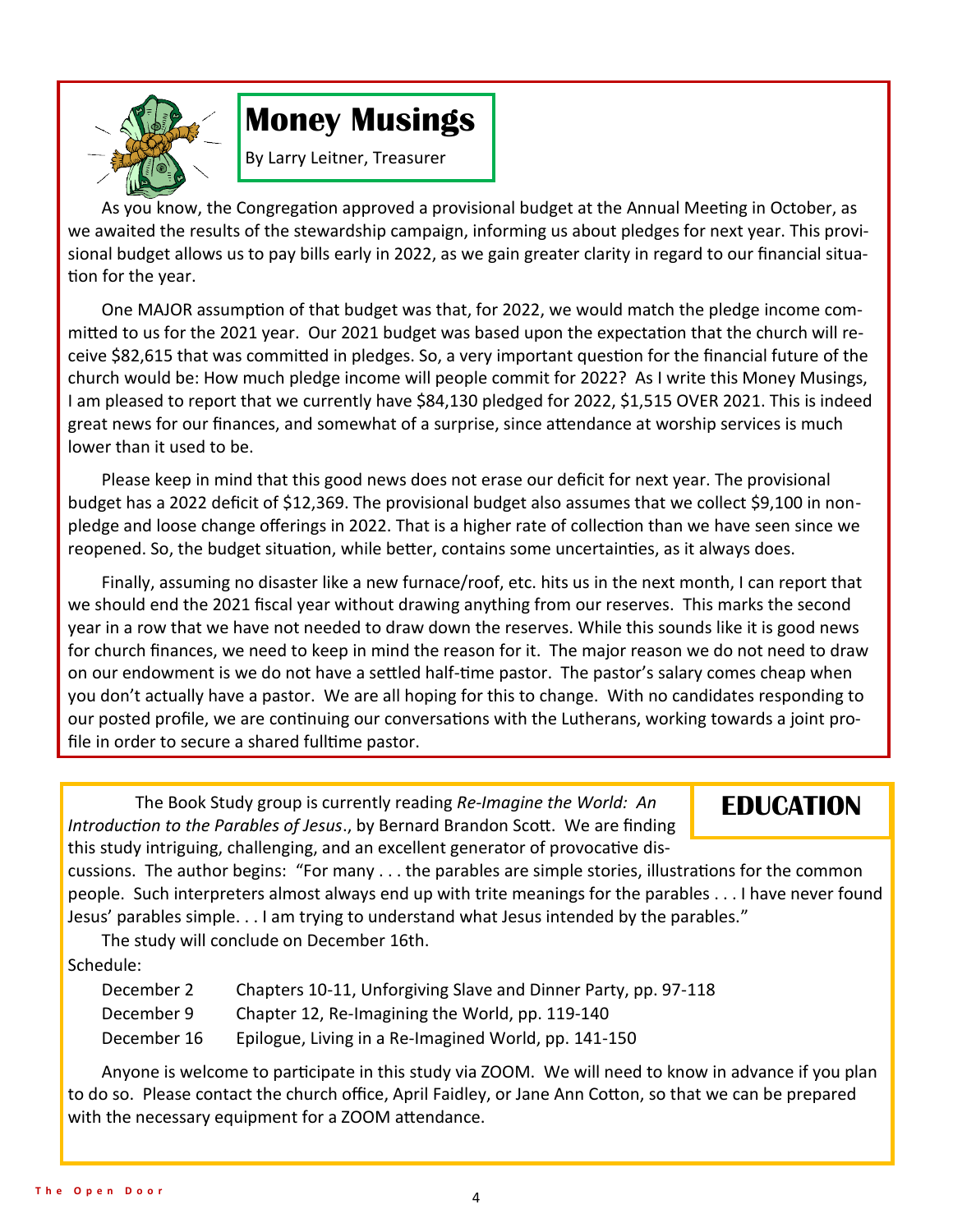

#### **Church Council Catch Up**

To keep the congregation informed about matters that impact our life together, we share notes from Church Council meetings here in the newsletter. The following notes are from the meeting held on November 10, 2021.

**Where We Are:** Larry Leitner, Treasurer, reported that pledges for next year are about \$23,000 less than anticipated. He suggested sending an email reminder to those who pledged this year, to encourage them to pledge again. Approved by consensus. [For further information, see Money Musings on p. 4.]

Norm Van Klompenburg reported that the tuck pointing repair is underway and will be completed shortly. The parking sign that had been laying in the yard has been reinstalled. Volunteers have worked on clearing up the landscape beds, and the lawn has been edged. The appearance of the landscaping is much improved by the work of volunteers.

After discussion, the schedule for supply pastors and suggested advent wreath candle lighters was approved, pending confirmation from individuals. Supply pastors: Linda Curtis-Stolper for December 12 and 19. Mark Holmes for Dec. 5, 26, and Jan. 2. Advent wreath: Nov. 28– Jenni Pryke; Dec. 5– Les Morgan; Dec. 12– Dorothy & David Raymond; Dec. 19– Jane Ann Cotton & Lin Chape; Dec. 24– Heidi Grandstaff-Fresh and family. Rev. Holmes is willing to the Christmas Eve service and Jenni Pryke volunteered to be the liturgist.

The sanctuary will be decorated Tuesday, November 30, at 10:30 AM.

We need liturgists for Sunday morning services. Jenni Pryke volunteered to do every Sunday through December. After that we will need liturgists from January 5th to February 15th, while Jenni is gone.

Changing the congregation's active participation in worship was discussed. Council decided the congregation will sing the interlude and closing hymns and recite the prayers while wearing masks. We will put this in the weekly update and announce it from the pulpit.

Dorothy Raymond brought up a concern that David Raymond had shared about what we say during Joys and Concerns on Sunday morning, since the service is now broadcast over the internet. Discussion ensued. It was decided that due to the internet broadcast we will no longer give specific information and only ask that people be included in prayers. The liturgist will announce this during the Sunday services. Specific information can be included in the Open Door.

**Where God is Leading Us:** The Search Committee will meet Nov. 12 to analyze CUCC and Lutheran profiles; on Nov. 16 a meeting will be held with the Lutheran committee to jointly discuss merging the profiles to achieve a single profile that will request a fulltime pastor shared between our congregations.

#### **Council Composition**

Should you have any questions regarding the work of the Council, you are encouraged to contact a Council member:

Treasurer: Larry Leitner **At-Large: Les Morgan** 

Moderator: Jane Ann Cotton Assistant Moderator: April Faidley Secretary: Jennifer Pryke At-Large: Norm Van Klompenburg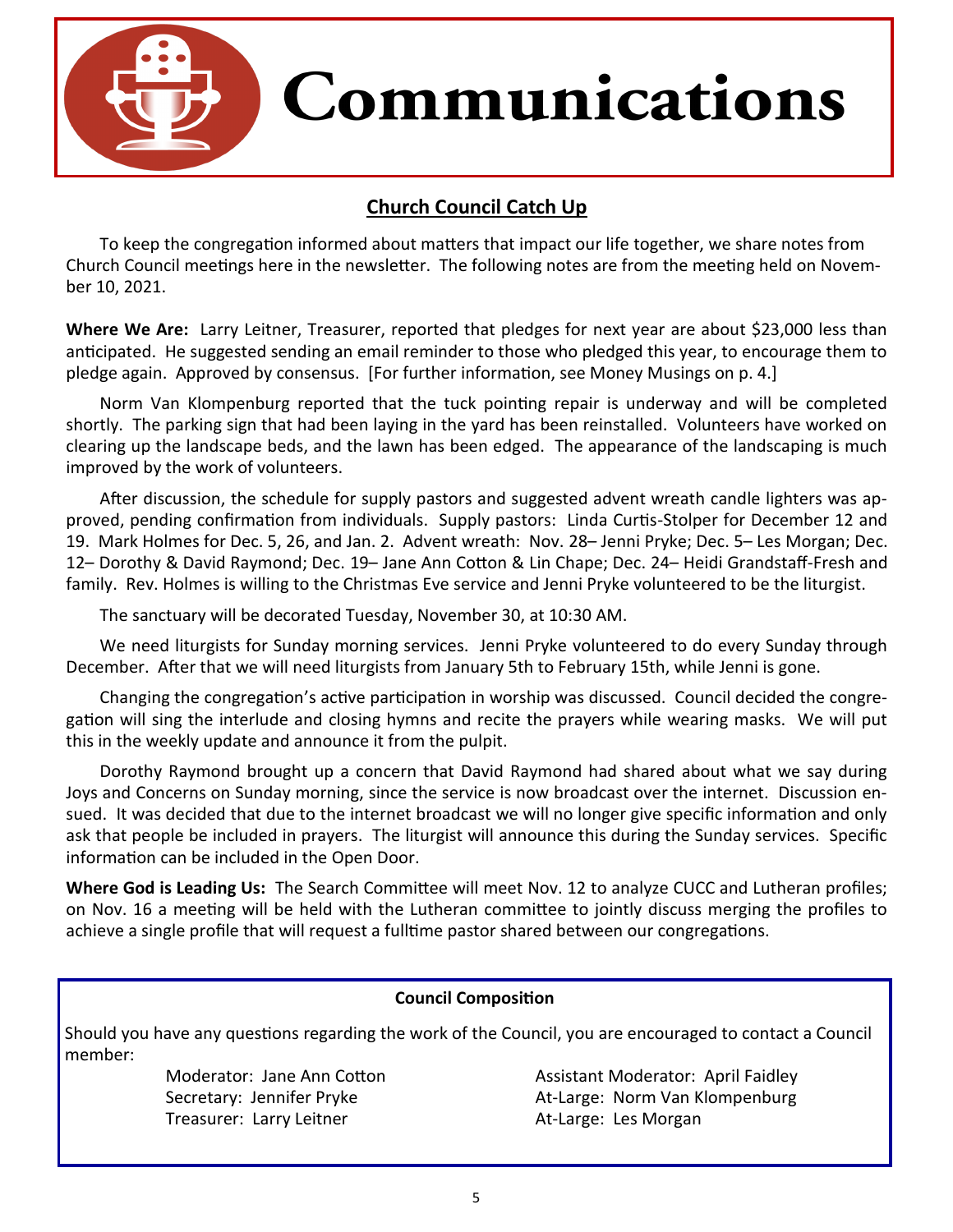## **A Revery from the Editor**

Church attendance in mainline Protestant denominations in the United States has been declining for the last several decades. The "nones," the religiously unaffiliated, have grown from about 5% in the early 1970s to at least 30% in 2020. Here at CUCC Council has been watching our attendance figures. Anne Gerken, our Admin Assistant, created some graphs for us comparing attendance in 2019 with attendance in 2021. These graphs clearly illustrate that our in-person drop is around 50%, although we have some "attendance" through our Facebook postings of the services.

There are numerous contributions to our decline, not the least of which are the pandemic and the lack of a pastor. Those two factors are, we hopefully expect, temporary. Yet we also note fewer people available to carry on the work of the church and keep the doors open, fewer (or no) volunteers to be ushers, liturgists, speakers for Musical Moments and Meditation. Council needs to keep an eye on questions like "When should we be alarmed?" and "Are we still viable as a congregation?" In this climate of caution and maybe even dread about the future, it was a very pleasant surprise that the stewardship campaign ended with a slight increase in pledge income for the coming year!! It doesn't look as bleak as we thought it might be.

I wonder what it is that prompts folks to come to church and participate? What prompts folks to give money to the ongoing activity of the church? What prompts folks to stop doing these things? Those are difficult questions and perhaps we cannot even devise a way to ferret out answers that might be helpful in turning around the trend. So. . . what DO we DO?

As I thought about that question, I was reminded of a line from Fiddler on the Roof: "Rabbi, we've been waiting for the Messiah all our lives, wouldn't now be a good time for him to come?" The Fiddler on the Roof was a highly successful musical, garnering 3 Oscars and a Golden Globe for Best Motion Picture-Comedy or Musical in 1972. Despite some lighthearted comedy and rousing songs, it was different from the typical happy-ending musical. It was a sober reflection on history, ending with all the Jewish families in a small village in Russia in the early 1900s being forced by a pogrom to leave their homes.

And then I thought of Christmas—a birth—a Messiah—the Holy come to dwell among us. We are reminded year after year as we reflect upon the traditional stories of the birth of Jesus, that we follow a path that is hopeful, loving, and peaceful and that we do not walk alone. Yes, now IS a good time. God is here with us. What do we do? We walk our path, day after day, in faith, that as we support, encourage, and love others, as we pursue peace and work for justice, we are doing what there is to do. And those who want to join us will do so.

God go with you in all that is gentle. Christ go with you in all that is brave. And the spirit go with you in all that is free. Go now in peace, to love and serve our God. Amen\*

Shalom.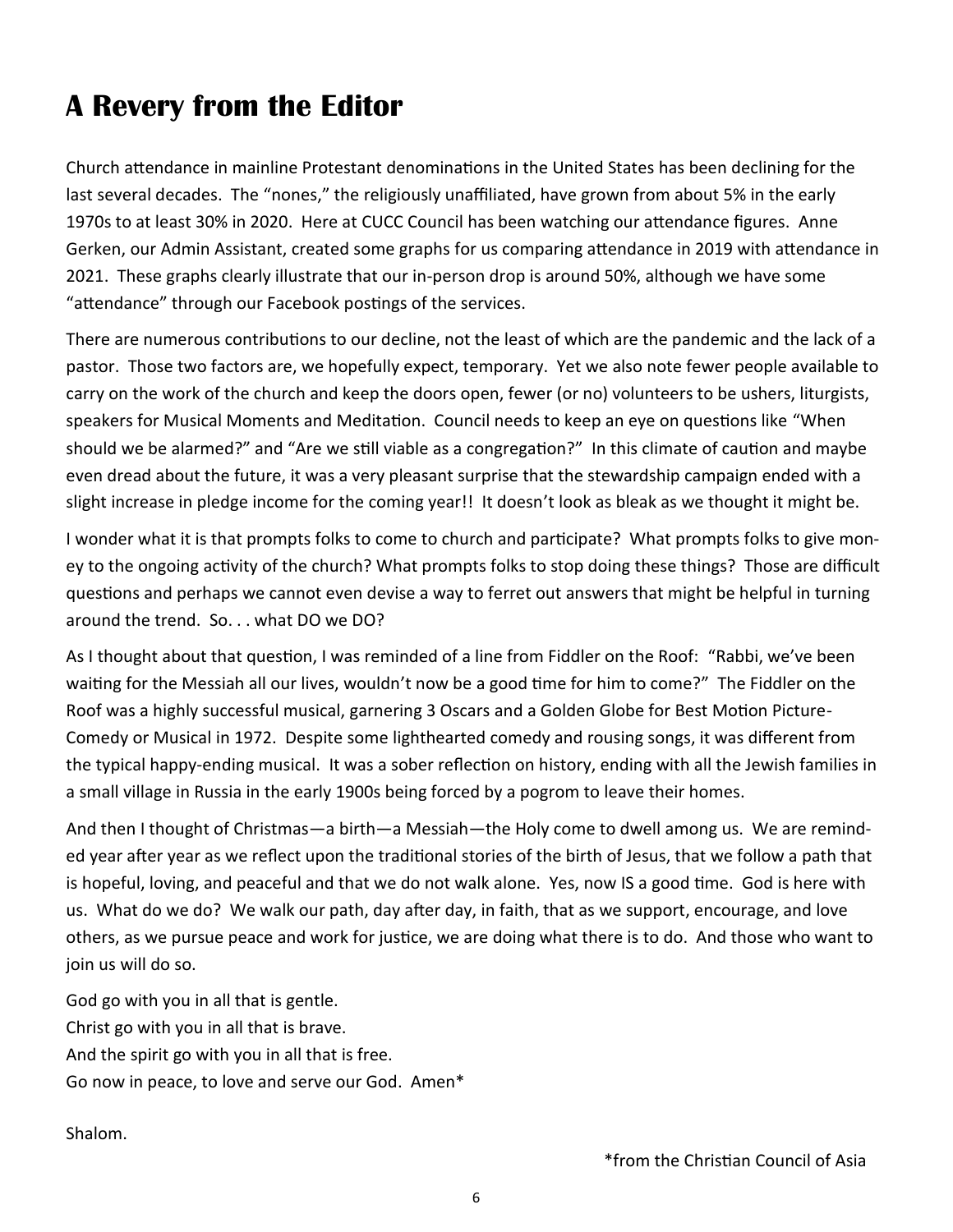| <b>Sunday</b>                                                            | <b>Monday</b>                                   | <b>Tuesday</b>                                                    | Wednesday                 | <b>Thursday</b>                                                  | <b>Friday</b>                                               | Saturday                       |
|--------------------------------------------------------------------------|-------------------------------------------------|-------------------------------------------------------------------|---------------------------|------------------------------------------------------------------|-------------------------------------------------------------|--------------------------------|
|                                                                          |                                                 |                                                                   | $\mathbf{1}$              | $\mathbf{2}$                                                     | 3                                                           | 4                              |
|                                                                          |                                                 |                                                                   |                           | 5:00 pm<br>Re-Imagine the<br>World book<br>study<br>Parish House | International Day<br>of Persons with<br><b>Disabilities</b> |                                |
| 5                                                                        | 6                                               | $\overline{\mathbf{z}}$                                           | 8                         | 9                                                                | 10                                                          | 11                             |
| Second Advent<br>Sunday<br>11am Worship<br>with Rev. Mark<br>Holmes      | Last Day of<br>Hanukkah                         | 10 am Video<br>taping of Medi-<br>tation and Musi-<br>cal Moments | 6:00 pm<br>Church Council | 5:00 pm<br>Re-Imagine the<br>World book<br>study<br>Parish House |                                                             |                                |
| 12                                                                       | 13                                              | 14                                                                | 15                        | 16                                                               | 17                                                          | 18                             |
| Third Advent<br>Sunday<br>11am Worship<br>with Linda Curtis<br>-Stolper  |                                                 | 10 am Video<br>taping of Medi-<br>tation and Musi-<br>cal Moments |                           | 5:00 pm<br>Re-Imagine the<br>World book<br>study<br>Parish House |                                                             |                                |
| 19                                                                       | 20                                              | 21                                                                | 22                        | 23                                                               | 24                                                          | 25                             |
| Fourth Advent<br>Sunday<br>11am Worship<br>with Linda Curtis<br>-Stolper |                                                 | 10 am Video<br>taping of Medi-<br>tation and Musi-<br>cal Moments |                           |                                                                  | 7 pm Christmas<br><b>Eve Service in</b><br>the sanctuary    | <b>Christmas</b><br><b>Day</b> |
| 26                                                                       | 27                                              | 28                                                                | 29                        | 30                                                               | 31                                                          |                                |
| 11am Worship<br>with Rev. Mark<br>Holmes                                 | Deadline for<br>Submissions to<br>the Open Door |                                                                   |                           |                                                                  | <b>New Year's Eve</b>                                       |                                |